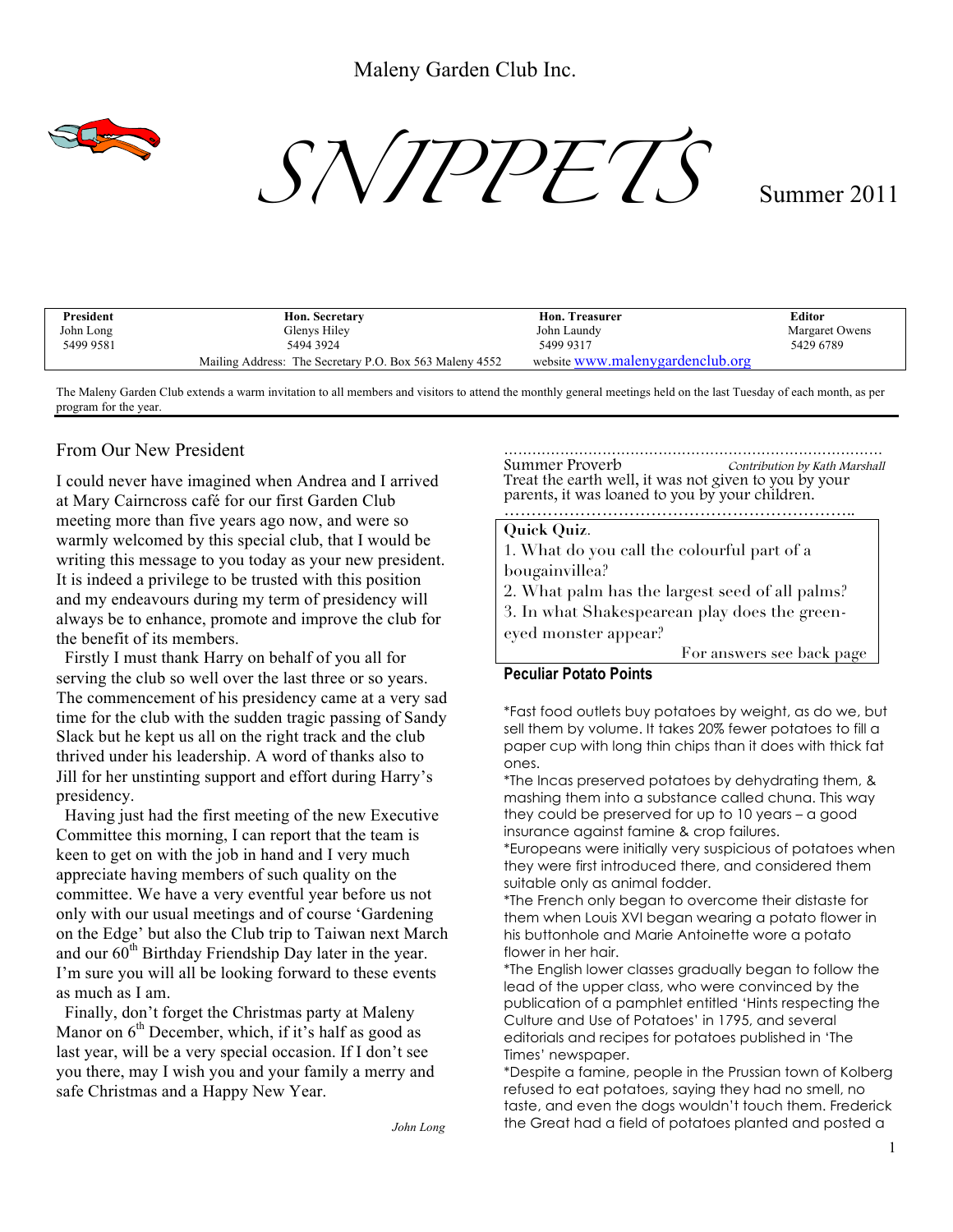guard on it. The peasants then began to think that if they were worth guarding they were worth stealing, and the potato began to gain popularity in Prussia. \*In North America the potato began to become widely accepted after it was known that Thomas Jefferson served them at the White House. They received a further boost because of their acceptance by the Irish immigrants.

\*Old Wives Tales about potatoes include:

1. Rub raw potato on a wart and then bury the potato. The wart will disappear.

2. Remove wrinkles by wrapping raw grated potato in a cloth and placing it over the eyes for 15 minutes. 3. Sore throats can be cured by tying a stocking containing a slice of baked potato around the neck. 4. (I did find a 4th one but it involved causing one's enemies to die, & I thought it prudent not to put it to the test!!) *Marcia Jensen*

## Norfolk Rose Nursery

During June this year Margaret and I visited relatives in England and during our stay we took the opportunity to see the nursery of Peter Beales Roses at Attleborough in Norfolk. The nursery is part of a 3-acre garden, which was first planted with roses in 1983 and now displays about 600 varieties of roses from a catalogue of more than 1200. The selection of cultivars represents roses from the 10th century to modern times. There are rose varieties to suit all gardening conditions, including small shrubs, hedging varieties, shade, climbers, trellises, pillars, trees and high structures.

Rose varieties intended for sale are grown on land rented from farms in the local area and the ground used is rotated to minimize soil borne diseases.

Peter Beale Roses has been responsible for the development of a number of new roses and has been successful in winning 17 Gold Medals at Chelsea Flower Show.

Some of the rose varieties still available from the catalogue were cultivated before the Middle Ages, and at least one, The Apothecary's Rose (Rosa gallicia officinalis) was widely used in medicine until the development of modern drugs.

The preferred soil pH for roses is 6.5. It is also recommended that when planting that the graft be placed in the planting hole at a depth of approximately 25 mm below the surface of the soil.

The website and e mail are as follows:

## **www.classicroses.co.uk**

**info@peterbealesroses.com** Peter Golledge

# Health Matters

Time spent in front of a television has been associated with an increase in obesity thought to be related to the

……………………………………………………..

inactivity of the 'couch potato'. A recent article published in the *Journal of American Medical Association 15th* June 2011, by Grøntved and Hu suggests a direct linear correlation between type 2 diabetes, fatal heart attacks, all-cause mortality and the duration of TV watched each day. Not only is the inactivity a factor but the food eaten while watching is both excessive and usually of a high-fat, salt and calorie value. It's estimated some 40-50% of free time in many countries is spent watching TV. This means it's the third most common activity after working and sleeping, in many populations. Such numbers suggest that about  $3\frac{1}{2}$ -4hrs per hours per day are being spent watching TV in Europe and Australia. ………………………………………………………………………

# **In the Beginning**

IT WAS HOT, THAT 3<sup>RD</sup> WEEK OF MARCH. Temperatures were climbing into the low thirties, sometimes pushing thirty-five. Humidity was high as there'd been rain. We were moving the furniture out of storage at Beerwah and into the double shed up the back on our 10acre 'farm' at Mt Mellum. We were doing it ourselves. Our new mantra WAS [AND STILL IS] "WE'RE TIME RICH". SO WE PUT OUR BACKS INTO IT AND WE WERE PRETTY much done in 4 days. I didn't feel so rich during some of it.

WE SAT ON OUR 1.2M WIDE FRONT DECK THAT first night and stared into the shrubbery, a mere arm's distance away. It was a lovely balmy evening, buzzing with insects and moths. A warm, gentle breeze was blowing but not getting past the shrubbery. We know that at night you can see Caloundra from this deck. We've seen it before, but not with THIS shrubbery.

 And so, as we sipped on our wine, we planned our next day. "What would you like done tomorrow my sweet?" David asked, as all men ask their wives at end of day. Making a sweeping motion with my hand at hip level toward the front deck shrubbery and a ferocious chainsaw noise as accompaniment I made my priorities clear. Get rid of those shrubs!

 And so another seed was sown. This gardening stuff is easy!

Lee Moles

This is the first in a series of articles that Lee plans to present for inclusion in Snippets newsletter.

**……………………………………………………………………………..**

## **Roses,&Roses,&Roses**

I would like to share with those of you who may be looking for a rambler type rose to place in your garden. Renae grows well and is a wonderful addition to any garden.

Clair Martin – which I now own two of, is one that I bought from Leonie Kearney and has proved to be a lovely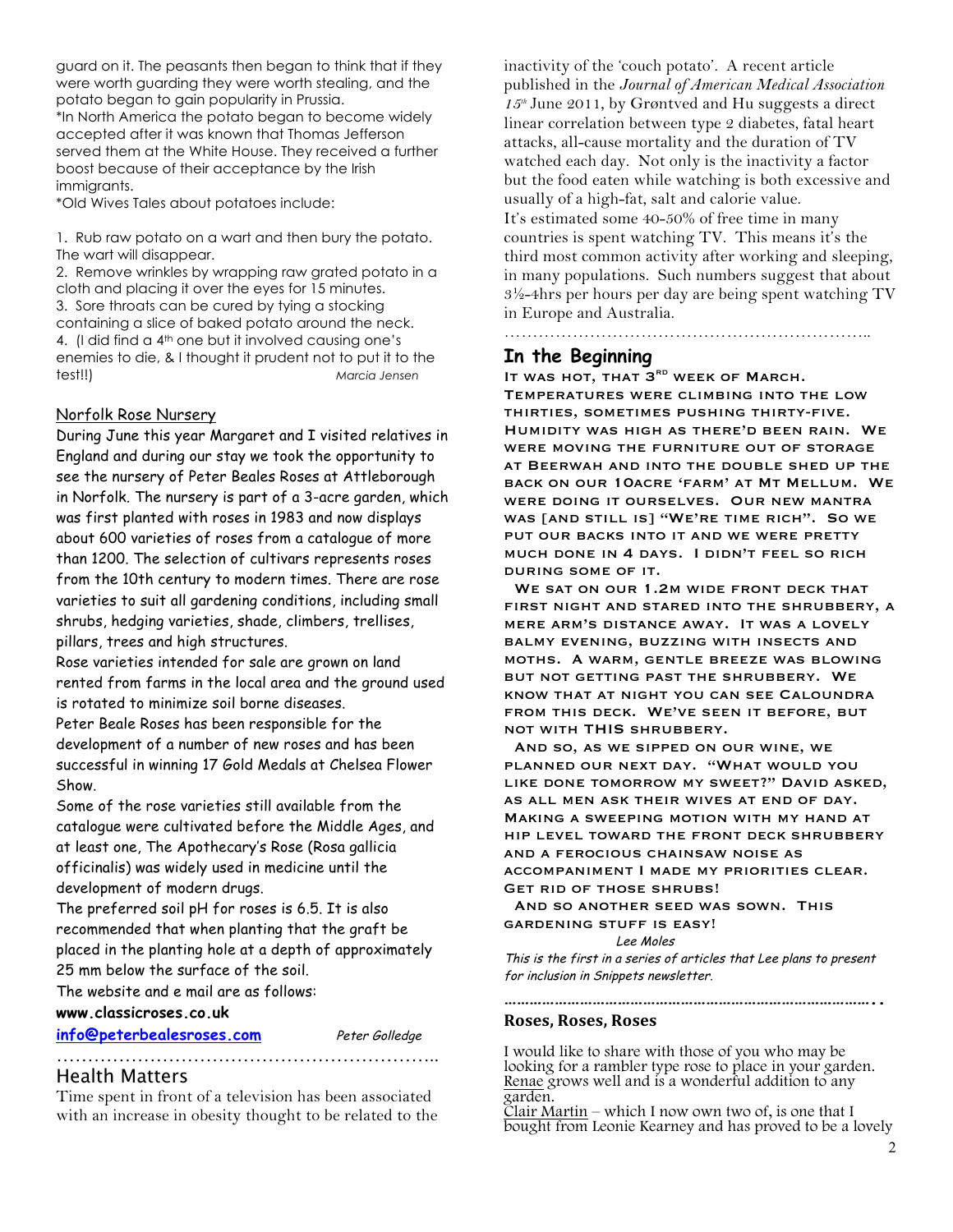addition and would give you great pleasure in your garden, soft peach pink, open clusters and flowers well. Sally Holmes – what can I say, a lovely open cream rose in clusters with large flowers and absolutely beautiful. I also purchased this one from Leonie and on the day I bought it everyone from another garden club was looking for this same rose. It is popular amongst rose lovers and I know why.

Sea Foam – I have growing on my front fence, clusters of small pink flowers fading to cream and come November when I need flowers for an event that I take part in each year, this little rose provides me with enough blooms to make a lovely display.

Blossom time – I think it was Denise from Perennial Poppies who mentioned in one of their newsletters that she had this lovely rose. It is pink, shaped like a hybrid tea with petals varying in colour from soft to deep pink on the reverse. This rose also grows and flowers well. If you don't have one or any of these roses in your garden and are thinking of adding another rose to grow over a trellis or along a fence, do consider one of these roses, you<br>won't be disappointed. Marnie Trass won't be disappointed.

………………………………………………………………

### Braised Red Cabbage

At the last meeting of the Maleny Garden Club a number of members asked Margaret for the recipe for Braised Red Cabbage. The recipe is as follows:

#### 50 g butter

1 medium sized onion, peeled and sliced

1 clove of garlic, peeled and crushed

450 g red cabbage, trimmed and shredded

1 cooking apple, peeled cored and sliced

3 tablespoons (60 ml) of white wine vinegar

3 tablespoons (60 ml) of water

25 g sugar

Salt and freshly ground black pepper

As an alternative, the cooking apple can be replaced by an equivalent weight of sultanas and 1 teaspoon of cinnamon and on teaspoon of allspice used in place of salt and pepper Cooking time is 45 min in an oven at 180 C.

Heat the butter in a saucepan and fry the onion and garlic for a few minutes. Add the cabbage and apples and cook for 5 minutes, stirring with a wooden spoon. Spoon the mixture into an ovenproof dish. Combine the vinegar and water, add the sugar and pour this over the red cabbage. Season to taste, cover and cook in the oven at 180 C for 45 min. Drain or serve with a slotted spoon.

*Margaret Golledge*

#### Member Profile. *By Pat Powell*

 The blues and greens of hills to mountains and bays to ocean leave me torn between dirt under my nails and sand between my toes. Having spent the first ten years of my life in mountain country then many years near bays or ocean it seemed natural to return to hills not too far from the ocean.

*……………………………………*

Being a woman, wife and mother is something with which I am very comfortable. I enjoy caring for family old and young. Vegetable gardening is my passion, following my father and both grandfathers, The vegetable garden was a place of

mystery being off limits to children and pets being a source of fresh food.

 Having trained as a cooking teacher at a large public utility I married a man with very conservative tastes, which kept my cooking skills simple. It surprise me how I have quietly developed his tastes over the many years.

 Each year I try to learn something new. Sometimes the learning is chosen others the learning chooses me. By choice this year I have learned to grow and use Japanese turnips, radicco and wild rocket. Home maintenance has chosen me. Next on the list is how to change a tap washer.

 Our two sons left home, in Sydney in the early 80s. We decided we were grown up enough to do the same. We moved to the Range and built our home near Mary Cairncross Park. Later the boys joined us and have settled down on the coast near their beloved surf.

# Herb File

Turmeric (Cuscuma longa) Source India and Jamacia.

Turmeric as we know it is an orange yellow powder purchased from the shops. When in fact it thrives in our gardens.

Growing like the Cape York Lily or ginger with similar flowers yellow green to white in colour. The leaves dry and die down also like the Lily.

The ginger like fibrous root can be harvested like ginger, peeled then grated or ground. The aroma, reminiscent of pepper but slightly bitter. Use in Spanish rice, curries, pickles, relishes, cheese, mustard, butters and mayonnaise.

The medical benefits include antioxidant properties protecting the liver from numerous toxic chemicals. The list of other medical uses include arthritis, tendonitis,

gout, and sports injuries, all responding to ingested as well as external application.

Bay Tree (Lauris noblis) not to be confused with Evergreen prunis Laurel Originated in TURKEY.

The elliptical leaves which are deep green on the upper surface and paler underneath are used whole, dried fresh or ground They also have a bitter taste being fragrant and slightly aromatic.

The leaves are used to flavour beef stews and casseroles, wet chicken dishes, oxtail soup. Salami, stewed tomatoes also dill and sour pickles. Remember to remove the leaf before serving.

There is little evidence of medical use. However I have read a tip from a reader of a N.Z. gardening magazine that a sprig of leaves will deter little moths in cupboards. Grown in sun to a little shade unless clipped to a standard or to about 1meter as a centre piece for the herb garden or for a pot, the full height can over many years be 6meters high. The Romans and Greeks used the leaves for victory wreaths. *Pat Powell*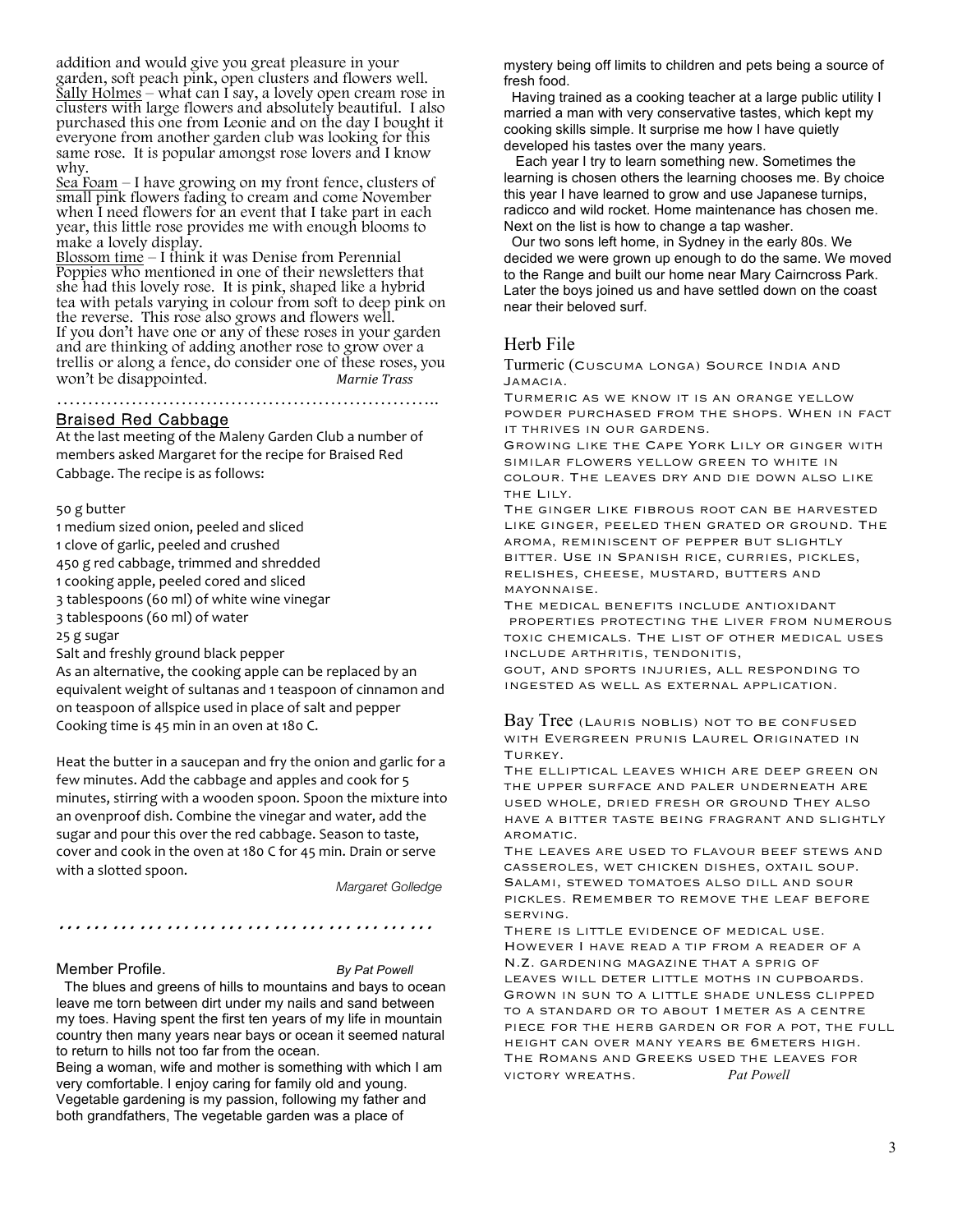# *Recipe for a Preservative for most Cut Flowers*

Per Litre of Water:  $\frac{1}{4}$  to 1tsp - household bleach 1tsp vinegar or pinch citric acid 2tsp sugar.

*Susan Myring*

#### *………………………………………………………………………………..* **The Legend of the Poinsettia**. *Contributed by Olga Webster*

 Mario and Pablo lived in a tiny village in Mexico. Because Christmas at their house did not include many gifts, Maria and Pablo looked forward to the Christmas festivities in the village church.

 To honour the birth of Christ the church displayed a beautiful manger that drew crowds of admirers. Villagers walked miles to admire the manger, bringing lovely expensive gifts for the Baby Jesus. As Maria and Pablo watched the villagers place their gifts in the soft hay around the manger they felt sad, as they had no money to buy gifts for their family and no money to buy a gift for the Baby Jesus.

 One Christmas eve Maria and Pablo walked to the church for that evening's services wishing desperately that they had a gift to bring. Just then, a soft glowing light shone through the darkness and the shadowy outline of an angel appeared above them.

 Maria and Pablo were afraid but the angel comforted them, instructing them to pick some of the short green weeds that were growing by the road. They could bring the plants to church, the angel explained and place them near the manger as their gift to the Baby Jesus. Then just as quickly as the angel appeared, it was gone, leaving Maria and Pablo on the road looking up into the dark sky. Confused but excited the children filled their arms with large bunches of green weeds and hurried to the church.

 When the children entered the church many of the villagers turned to stare. As Maria and Pablo began placing the weeds around the manger, some of the villagers laughed at them. "Why are those children putting weeds by the manger?" they asked each other. Maria and Pablo began to feel embarrassed and ashamed of their gift but they stood bravely near the manger, placing the plants on the soft hay as the angel had instructed.

 Suddenly, the dark green leaves on the top of the plants began to turn a beautiful shade of red surrounding the baby with beautiful blooms. The laughing villagers became silent as they watched the green plants transform into the lovely star-shaped crimson flowers we all call poinsettias. As they watched the weeds bloom, Maria and Pablo knew they had no reason to be ashamed anymore. They had given the Baby Jesus the only gift they could and it was the most beautiful gift of all.

 Today poinsettias are a traditional symbol of Christmas, thanks to Maria and Pablo and their special gift to the Baby Jesus. *By Stephanie Herbek*

**………………………………………………………………………**

History of Tea Drinking- The Democratic Herb from 1785

 Tea was taken at breakfast and after dinner, always green and milkless, whether Bobea, Twankey or Hyson. The wealthy poured from oval-bodied or pear-shaped silver teapots into little porcelain cups. Soft paste porcelain, fine and clear and very expensive, was first made in England in 1745 at Chelsea, decorated with flowers and fables, also appearing as teapots shaped like hens, tulips or artichokes. Competition soon came from Bow (particularly good for oriental scenes in blue and white); from Derby with magnificent rich colours; and from Worcester, most successful of all with intricate transfer-printed designs and gilding.

 Two new London pleasure gardens at Vauxhall and Ranelagh went far in democratising tea. Anyone was allowed in on payment of a small entrance fee and a noble lady might easily bump into her maid on one of the lantern-lit walks, or over a dish of Bohea. There were suppers, fireworks, mock Chinese houses and gallons of TEA.

 Much of the credit for popularizing the habit of tea drinking however must go to one man from Staffordshire, Josiah Wedgewood. He kept his prices low enough to make it possible for all but the poorest to own an elegant tea service (which as everybody knows, doubles the pleasure of taking tea with friends). A peppery and practical perfectionist, he made sure his wife tried out every new teapot design for pour ability and regularly smashed china at his factory if he saw the slightest flaw. His first tea things were in simple red-brownearthenware, shiny salt glazed stoneware and marbled agateware with appearance of tortoise shell. His teapots appeared in the shape of elephants, squirrels and camels in imitation of the Chinese habit of mythologising animals and when he discovered a fine green glaze they were morphed into cauliflowers and cabbages. His invention of creamware, an extra fine smooth earthenware renamed Queensware when Queen Charlotte bought a set, appeared twice daily on thousands of English tea tables throughout the eighteenth century for it was much cheaper than porcelain.

*The London Ritz Book of Afternoon Tea* ……………………………………………………………………….